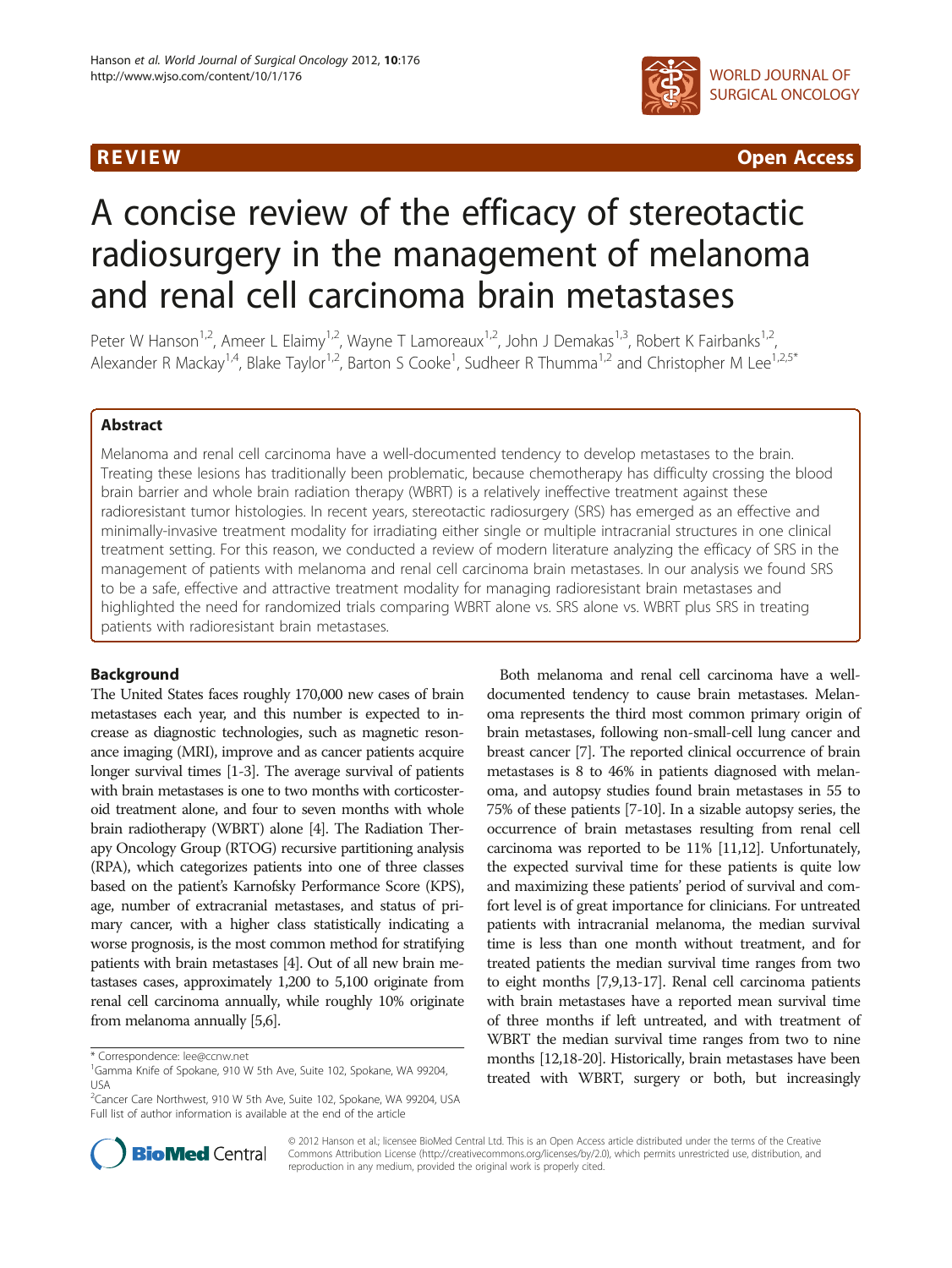stereotactic radiosurgery (SRS) is emerging as an attractive treatment modality.

SRS is a procedure that employs a high dose of extremely conformal radiation to treat lesions of a small volume in a single treatment session. Prior to treatment, a gadolinium enhanced magnetic resonance imaging is taken of the patient's head, within a coordinate frame if necessary. A neurosurgeon, radiation oncologist and medical physicist jointly analyze the size, location and shape of the metastases and develop appropriate treatment planning. There are three machine types commonly used for SRS delivery: the linear accelerator (LINAC), the CyberKnife and the Gamma Knife (GK). Studies have shown that the machine type used to apply SRS does not affect treatment outcome [[21](#page-2-0)].

SRS is a desirable and effective treatment option for many patients with newly diagnosed radioresistant brain metastases due to its ability to improve local control, minimally-invasive nature and capability of treating multiple metastases in one setting. SRS has widened the range of treatable patients with radioresistant brain metastases by offering a treatment modality that addresses unresectable brain metastases and results in superior local control when compared to WBRT. We present a concise review of literature analyzing the efficacy of SRS in the management of patients with melanoma and renal cell carcinoma brain metastases.

# Review

Cumulative research shows that SRS is an effective and safe treatment option for patients with radioresistant brain metastases. A recent study by Clarke et al. [\[22\]](#page-2-0) found that GK SRS is a safe and effective treatment for patients with single radioresistant brain metastases, reporting a median survival of 8.1 months. A study by Jensen et al. [[23](#page-2-0)] found SRS to be a well-tolerated and well suited treatment modality for patients with radioresistant brain metastases, reporting median survival rates of 7.4 months for patients with intracranial metastatic melanoma and 6.1 months for patients with intracranial metastatic renal cell carcinoma. In a study by Yu et al. [[14](#page-2-0)], the overall median survival for patients with intracranial metastatic melanoma was 7 months from treatment of GK SRS, 9.1 months from the occurrence of brain metastasis and 46.7 months from the diagnosis of melanoma. A study by Mori et al. [[7](#page-2-0)] found that SRS is an effective and safe treatment modality for patients with intracranial metastatic melanoma, and reported a median survival of seven months following SRS. A study by Noel et al. [\[12\]](#page-2-0) found SRS to be an effective and efficient treatment for brain metastases originating from renal cell carcinoma, reporting an 11-month median survival. A study by Samlowski et al. [\[5\]](#page-2-0) found SRS-based treatment for patients with intracranial metastatic renal cell carcinoma to result in excellent central nervous system (CNS) control, reporting a median survival of 10.1 months

after diagnosis of brain metastases. In our experience at Gamma Knife of Spokane, patients with intracranial metastatic melanoma and intracranial metastatic renal cell carcinoma have benefited from stereotactic radiosurgery. We have published that patients with intracranial metastatic melanoma treated with SRS at Gamma Knife of Spokane have a median survival time of 9.7 months [[24](#page-2-0)].

The SRS dose depends on the shape, position and size of the image-guided target. Reported optimal dose ranges are 15 to 22 Gy, with a median of 20 Gy [[22](#page-2-0)]. The RTOG recommends that the maximum tolerated dose is 24 Gy for tumors whose diameters are less than or equal to 20 mm, 18 Gy for tumors 21 to 30 mm in diameter and 15 Gy for tumors 31 to 40 mm in diameter [\[4\]](#page-2-0). The surrounding normal brain and outside organs are protected by the conformality of the technique. For example, in GK treatment, only 1/201th of the total radiation dose passes through the body on the way to the target site because there are 201 converging beams. It is only where the 201 beams converge on the metastatic brain tumor that the high dose is deposited. Software programs are also used to help target the radiation at optimal angles and doses to minimize radiation exposure to the rest of the body. Special care is taken when treating metastases around radiosensitive areas, such as the optic nerves or the brainstem.

SRS alone has established itself as an effective treatment modality for the treatment of radioresistant brain metastases, and the addition of WBRT remains controversial. Specifically, WBRT may benefit patients who are younger, have a higher KPS (equal to or greater than 70), or a lower Recursive Partitioning Analysis (RPA) class (1 or 2). A multiinstitutional Japanese phase III trial comparing SRS alone vs. SRS plus WBRT in treating patients with intracranial metastases did not find statistically significant differences in both survival and death as a result of neurologic causes between the two treatment arms; however, there was a significantly higher rate of intracranial failures (approximately 50% of patients after six months) in the SRS alone arm [[3](#page-2-0)[,25\]](#page-3-0). One of the arguments against WBRT is the possibility of neurocognitive decline as a side effect, but whether or not WBRT is detrimental to neurocognitive performance is inconclusive and more sensitive tests evaluating neurocognitive performance levels need to be conducted to determine if this is a valid potential side effect [\[3](#page-2-0)[,26](#page-3-0)]. However, prospective data from a phase III randomized trial comparing SRS and SRS plus WBRT in patients with one to three brain metastases conducted at M.D. Anderson Cancer Center suggest that post-treatment decline in neurocognitive performance is more likely related to WBRT than to intracranial tumor progression [[22](#page-2-0)]. The addition of WBRT to SRS has shown very limited effectiveness at treating radioresistant histologies, so the inclusion of WBRT should be decided on a case by case basis, based on the patient's informed decision on whether or not any possible marginal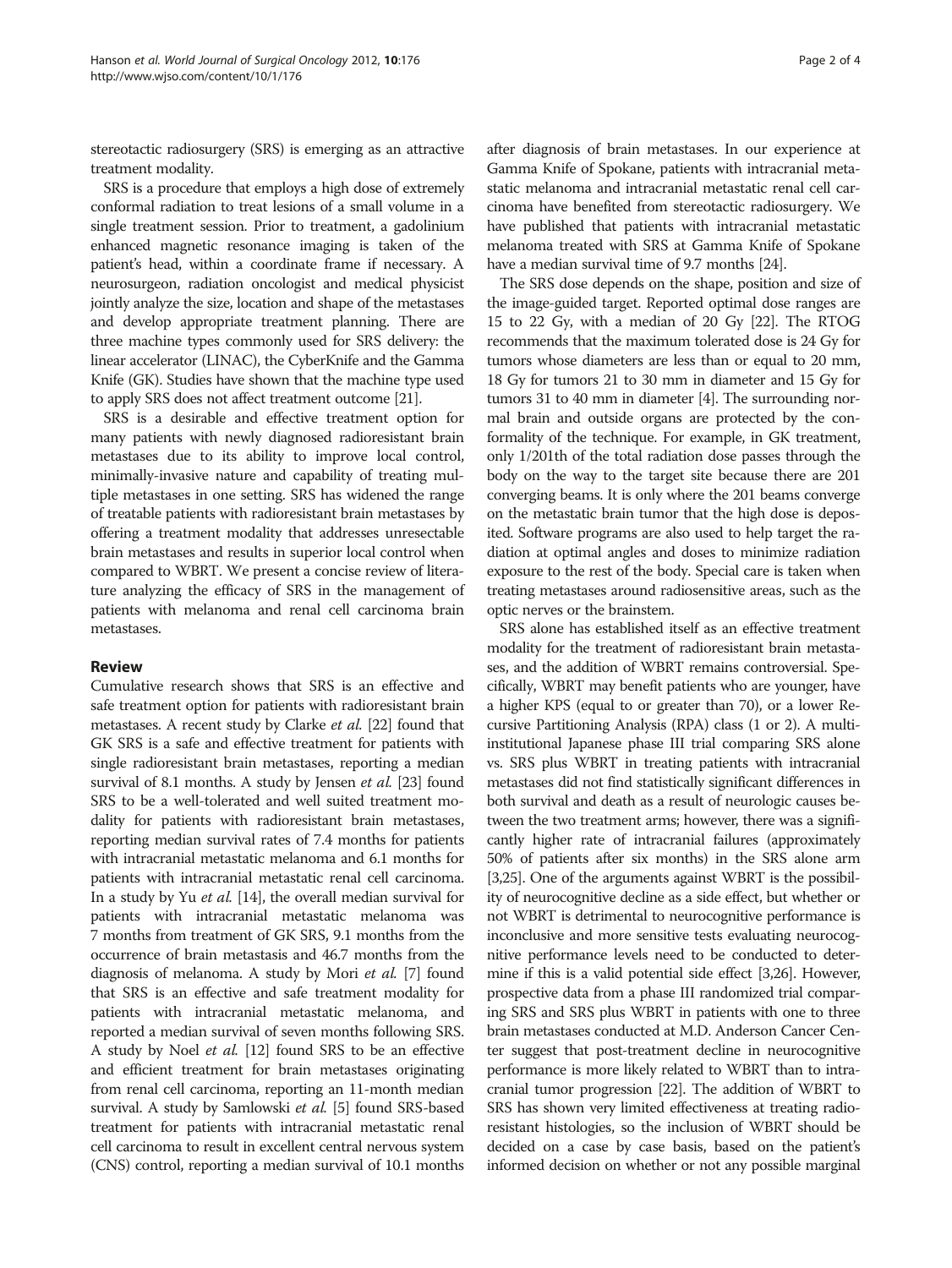<span id="page-2-0"></span>benefits gained from WBRT are worth the downsides of the treatment.

Further randomized trials comparing WBRT alone vs. WBRT plus SRS in treating patients with radioresistant brain metastases are needed because the decision of including WBRT with SRS in treating radioresistant brain metastases is still controversial. These studies are needed to help decisively determine the general standard of treatment for patients with radioresistant brain metastases.

### Conclusions

Melanoma and renal cell carcinoma, considered to be radioresistant histologies, commonly cause brain metastases. SRS has proven to be an effective and safe treatment option for many cases involving these metastases. A prospective randomized trial that assesses the worth of adding WBRT in patients with intracranial metastatic melanoma or intracranial metastatic renal cell carcinoma treated with SRS is necessary. Evidence in the form of data from randomized trials comparing WBRT alone vs. SRS alone vs. WBRT plus SRS in treating patients with radioresistant brain metastases is needed in the future to further define optimal treatment approaches for each patient.

#### Abbreviations

CNS: central nervous system; GK: Gamma Knife; KPS: Karnofsky Performance Status; LINAC: linear accelerator; MRI: magnetic resonance imaging; RPA: recursive partitioning analysis; RTOG: radiation therapy oncology group; SRS: stereotactic radiosurgery; WBRT: whole-brain radiation therapy.

#### Competing interests

The authors declare no competing financial interests.

#### Authors' contributions

PWH, ALE and CML reviewed relevant literature for this review and drafted the manuscript. WTL, JJD, RFK, ARM, BSC and SRT provided expertise relevant to this review and helped draft the manuscript. All authors read and approved the final manuscript.

#### Acknowledgements

We would like to acknowledge Eric Reynolds, Rachel Garman and Jill Adams, as well as the entire Gamma Knife of Spokane and Cancer Care Northwest research staff, for their contributions to this manuscript.

#### Author details

<sup>1</sup>Gamma Knife of Spokane, 910 W 5th Ave, Suite 102, Spokane, WA 99204, USA. <sup>2</sup> Cancer Care Northwest, 910 W 5th Ave, Suite 102, Spokane, WA 99204, USA. <sup>3</sup>Spokane Brain and Spine, 801 W 5th Ave, Suite 201, Spokane, WA 99204, USA. <sup>4</sup>MacKay Meyer, MDs, 711 S Cowley St, Suite 201, Spokane, WA 99024, USA. <sup>5</sup>Gamma Knife of Spokane and Cancer Care Northwest, 601 S. Sherman, Spokane, WA 99202, USA.

#### Received: 5 June 2012 Accepted: 15 August 2012 Published: 29 August 2012

#### References

- Posner JB: Management of brain metastases. Rev Neurol (Paris) 1992, 148:477–487.
- 2. Patchell RA: The management of brain metastases. Cancer Treat Rev 2003, 29:533–540.
- 3. Manon R, O'Neill A, Knisely J, Werner-Wasik M, Lazarus HM, Wagner H, Gilbert M, Mehta M: Phase II trial of radiosurgery for one to three newly diagnosed brain metastases from renal cell carcinoma, melanoma, and

sarcoma: an Eastern Cooperative Oncology Group study (E 6397). J Clin Oncol 2005, 23:8870–8876.

- 4. Elaimy AL, Mackay AR, Lamoreaux WT, Fairbanks RK, Demakas JJ, Cooke BS, Lee CM: Clinical outcomes of stereotactic radiosurgery in the treatment of patients with metastatic brain tumors. World Neurosurg 2011, 75:673–683.
- 5. Samlowski WE, Watson GA, Wang M, Rao G, Klimo P Jr, Boucher K, Shrieve DC, Jensen RL: Multimodality treatment of melanoma brain metastases incorporating stereotactic radiosurgery (SRS). Cancer 2007, 109: 1855–1862.
- 6. Marko NF, Angelov L, Toms SA, Suh JH, Chao ST, Vogelbaum MA, Barnett GH, Weil RJ: Stereotactic radiosurgery as single-modality treatment of incidentally identified renal cell carcinoma brain metastases. World Neurosurg 2010, 73:186–193. discussion e29.
- 7. Mori Y, Kondziolka D, Flickinger JC, Kirkwood JM, Agarwala S, Lunsford LD: Stereotactic radiosurgery for cerebral metastatic melanoma: factors affecting local disease control and survival. Int J Radiat Oncol Biol Phys 1998, 42:581–589.
- 8. Bullard DE, Cox EB, Seigler HF: Central nervous system metastases in malignant melanoma. Neurosurgery 1981, 8:26-30.
- 9. Amer MH, Al-Sarraf M, Baker LH, Vaitkevicius VK: Malignant melanoma and central nervous system metastases: incidence, diagnosis, treatment and survival. Cancer 1978, 42:660–668.
- 10. Patel JK, Didolkar MS, Pickren JW, Moore RH: Metastatic pattern of malignant melanoma. A study of 216 autopsy cases. Am J Surg 1978, 135:807–810.
- 11. Saitoh H: Distant metastasis of renal adenocarcinoma. Cancer 1981, 48:1487–1491.
- 12. Noel G, Valery CA, Boisserie G, Cornu P, Hasboun D, Marc Simon J, Tep B, Ledu D, Delattre JY, Marsault C, Baillet F, Mazeron JJ: LINAC radiosurgery for brain metastasis of renal cell carcinoma. Urol Oncol 2004, 22:25–31.
- 13. Barth A, Wanek LA, Morton DL: Prognostic factors in 1,521 melanoma patients with distant metastases. J Am Coll Surg 1995, 181:193–201.
- 14. Yu C, Chen JC, Apuzzo ML, O'Day S, Giannotta SL, Weber JS, Petrovich Z: Metastatic melanoma to the brain: prognostic factors after gamma knife radiosurgery. Int J Radiat Oncol Biol Phys 2002, 52:1277–1287.
- 15. Lavine SD, Petrovich Z, Cohen-Gadol AA, Masri LS, Morton DL, O'Day SJ, Essner R, Zelman V, Yu C, Luxton G, Apuzzo ML: Gamma knife radiosurgery for metastatic melanoma: an analysis of survival, outcome, and complications. Neurosurgery 1999, 44:59–64. discussion 64–56.
- 16. Sampson JH, Carter JH Jr, Friedman AH, Seigler HF: Demographics, prognosis, and therapy in 702 patients with brain metastases from malignant melanoma. J Neurosurg 1998, 88:11–20.
- 17. Chen JC, Petrovich Z, O'Day S, Morton D, Essner R, Giannotta SL, Yu C, Apuzzo ML: Stereotactic radiosurgery in the treatment of metastatic disease to the brain. Neurosurgery 2000, 47:268–279. discussion 279–281.
- 18. Wronski M, Maor MH, Davis BJ, Sawaya R, Levin VA: External radiation of brain metastases from renal carcinoma: a retrospective study of 119 patients from the M. D. Anderson Cancer Center. Int J Radiat Oncol Biol Phys 1997, 37:753–759.
- 19. Gay PC, Litchy WJ, Cascino TL: Brain metastasis in hypernephroma. J Neurooncol 1987, 5:51-56.
- 20. Decker DA, Decker VL, Herskovic A, Cummings GD: Brain metastases in patients with renal cell carcinoma: prognosis and treatment. J Clin Oncol 1984, 2:169–173.
- 21. Andrews DW, Scott CB, Sperduto PW, Flanders AE, Gaspar LE, Schell MC, Werner-Wasik M, Demas W, Ryu J, Bahary JP, Souhami L, Rotman M, Mehta MP, Curran WJ Jr: Whole brain radiation therapy with or without stereotactic radiosurgery boost for patients with one to three brain metastases: phase III results of the RTOG 9508 randomised trial. Lancet 2004, 363:1665–1672.
- 22. Clarke JW, Register S, McGregor JM, Grecula JC, Mayr NA, Wang JZ, Li K, Gupta N, Kendra KL, Olencki TE, Cavaliere R, Sarkar A, Lo SS: Stereotactic radiosurgery with or without whole brain radiotherapy for patients with a single radioresistant brain metastasis. Am J Clin Oncol 2010, 33:70–74.
- 23. Jensen RL, Shrieve AF, Samlowski W, Shrieve DC: Outcomes of patients with brain metastases from melanoma and renal cell carcinoma after primary stereotactic radiosurgery. Clin Neurosurg 2008, 55:150-159.
- 24. Elaimy AL, Mackay AR, Lamoreaux WT, Fairbanks RK, Demakas JJ, Cooke BS, Peressini BJ, Holbrook JT, Lee CM: Multimodality treatment of brain metastases: an institutional survival analysis of 275 patients. World J Surg Oncol 2011, 9:69.